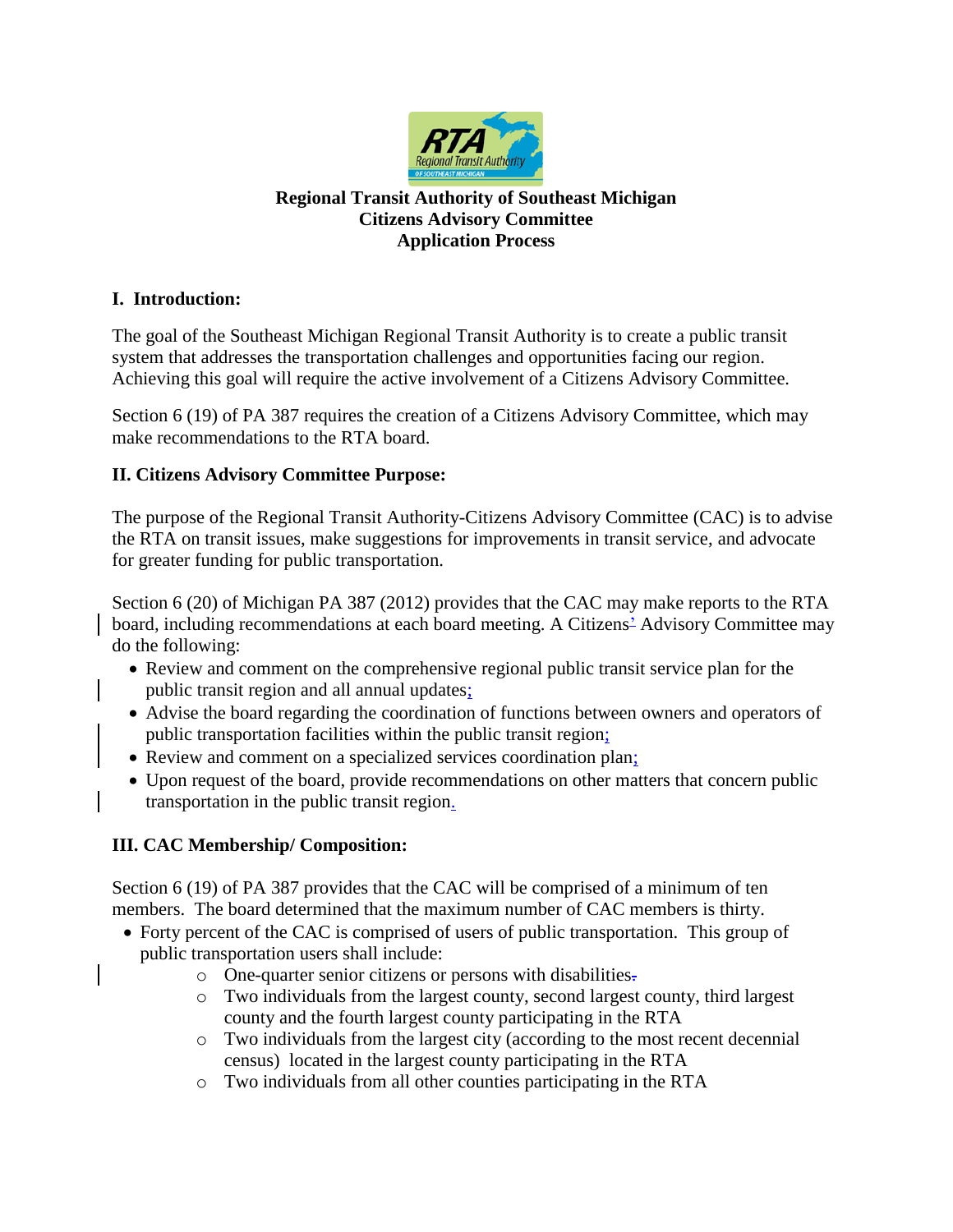- Forty percent of the CAC is comprised of individuals representing businesses, labor, community, and faith-based organizations.
- Twenty percent of the CAC is comprised of individuals from organizations representing senior citizens and persons with disabilities.

# **IV. Meetings:**

Section 6 (20) of PA 387 provides that the CAC may meet at least once every quarter.

## **V. General Qualifications for CAC Members:**

- CAC members should be able to communicate knowledgeably about RTA and public transit in general.
- CAC members should know how to use mass transit and, preferably, use it frequently. However, transit dependency is not a requirement for CAC membership.
- CAC members should be willing to advocate on behalf of the RTA and promote service.
- CAC members should have some familiarity with the existing transit providers (DDOT, SMART, AATA, and the People Mover) as well as transportation-related organizations/advocacy groups that have an impact on transportation policy in the region.
- CAC members do not need to represent advocacy groups.
- CAC members may be representatives of business and industry.
- CAC members do not need to be transit riders.

## **VI. Soliciting Applications for the CAC:**

The RTA will post to its website, the websites of participating transportation providers (DDOT, SMART, AATA and the People Mover), and the websites of interested organizations/ businesses, a formal application to serve on the Citizens Advisory Committee. In addition to the application, a brief description of the RTA and the legislatively mandated requirements/ responsibilities of the CAC will also be listed. An opening and closing date will be established for the acceptance of applications.

## **VII. CAC Applicant Screening Process:**

- Individuals interested in serving on the CAC must submit a completed application by the posted deadline.
- A Screening Committee, consisting of one or more RTA Staff Members and two or more RTA Board Members shall review all completed applications.
- The Screening Committee will evaluate each applicant on a fair and objective basis, utilizing the following criteria in addition to the requirements outlined in state law for CAC membership:
	- o Exhibited desire to perform public service.
	- o Ability to express ideas, concepts, or philosophies.
	- o Availability to participate in the scheduled meetings.
	- o Experience in advocacy or work on public transportation issues.